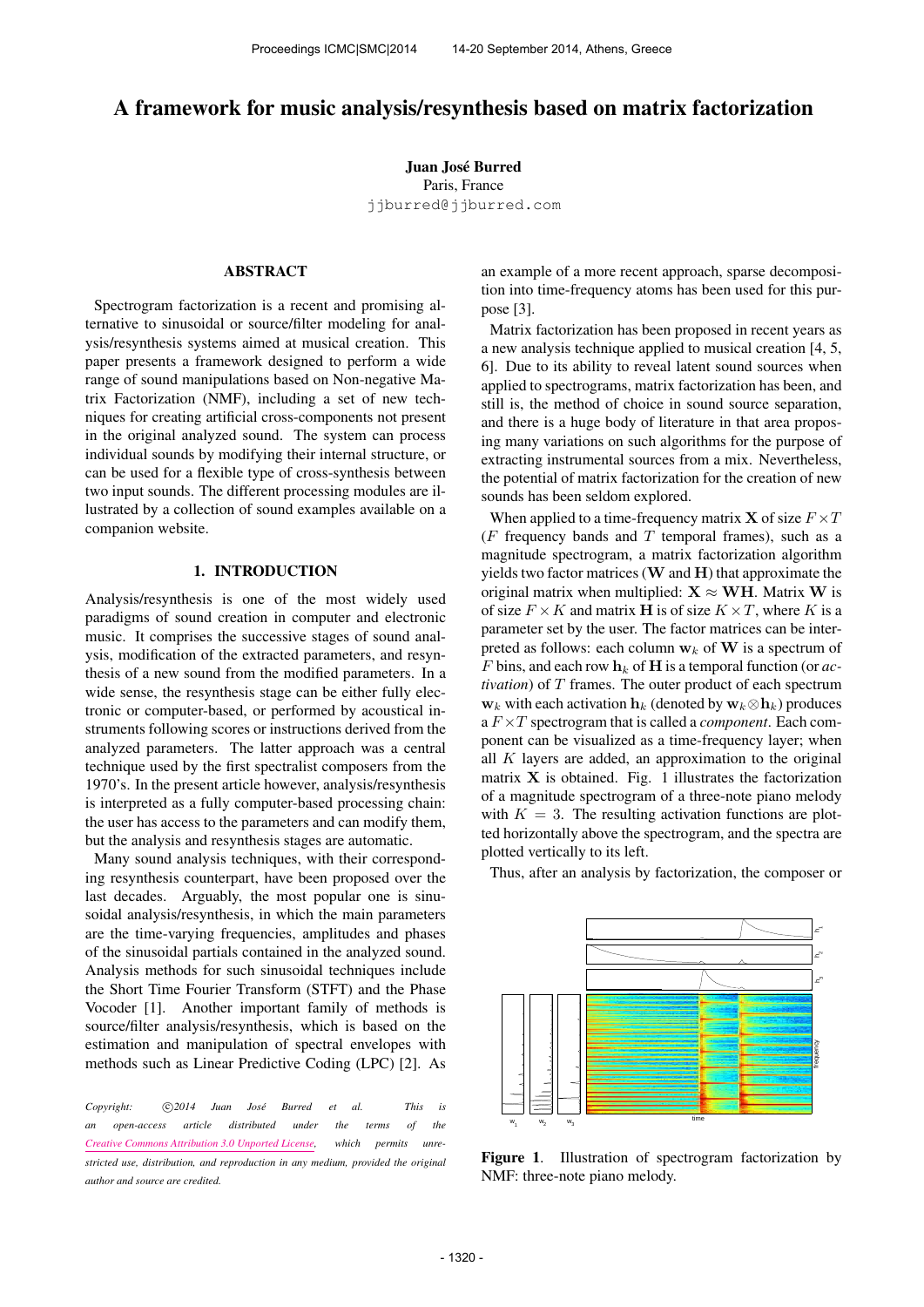sound designer has at his disposal a collection of  $K$  spectra and  $K$  activations, or alternatively a set of  $K$  components obtained by multiplying pairs of spectra and activations. The value of  $K$  and the spectra and activations are the parameters that can be modified for resynthesis purposes. This contrasts with sinusoidal analysis/resynthesis, where the elements are individual sinusoids, instead of full spectra, and the number of parameters to manipulate is usually much higher. Also, when compared to source/filter methods, factorization approaches have the ability to process internal sound components individually, instead of processing global features that act on the whole sound, such as spectral envelopes. Depending on the used algorithm and on the selected number of components  $K$ , the factorization components can correspond to individual resonances, transients, salient events or notes. The manipulation by the user of such sub-events is thus a potentially powerful new method of sound creation.

In their 2011 paper [4], Topel and Casey review several compositions based on matrix factorization, in particular based on Probabilistic Latent Component Analysis (PLCA). The works cited therein exploit different techniques, from manual arrangement and instrumentation based on the extracted parameters (in the spirit of spectralism) to automatic matching of live sounds to PLCA components based on a similarity measure. Sarver and Klapuri [5] propose the use of Non-Negative Matrix Factorization (NMF) for sound effects processing. The number and weights of each of the components are controlled to generate timbre modifications and compression and distortion effects.

Most of the cited approaches work by performing modifications at the component level: each spectrum  $w_k$  remains coupled with its corresponding activation  $h_k$  with the same index  $k$ . This is necessary if the final sound needs to be a close approximation to the input, and is thus essential in source separation or effects processing. For the purposes of sound synthesis however, it is possible to go one step further and decouple the spectra from their corresponding activations: by multiplying pairs of  $w_i$  and  $h_j$  such that  $i \neq j$ , new sounds are created that were not present in the original sound. These can be called *cross-components*. Such an approach was used in a previous work by this author [6], where automatic cross-synthesis based on NMF was proposed. In it, activations from a source sound are combined with spectra from a target sound, creating a hybrid sound where the temporal structure is provided by the source, and the timbre by the target.

In the present work, that idea is further explored, and the system has been extended with several new methods for automatic factorization-based sound creation and modification. The principle of automatic cross-component resynthesis has been extended from cross-synthesis of two sounds to the processing of single sounds, and thus the system has been generalized from a cross-synthesis framework to a full analysis/resynthesis framework. More flexibility has been added by introducing the possibility of automatic selection of spectra or activations based on objective features. Furthermore, the sound quality has been significantly improved by using a resynthesis stage based on Wiener filtering. All operations will be illustrated by several sound examples available online<sup>1</sup>.

The ultimate goal of this line of research is to develop a comprehensive analysis/synthesis software framework that will allow composers and sound designers to exploit the many possibilities of factorization-based processing, including manual or automatic component-based, crosscomponent and cross-synthesis processing. A preliminary implementation, called *Factorsynth*, is available for download (Sect. 6).

The two main sections of the paper concern the two main synthesis modes implemented: Sect. 3 details several new modules to perform cross-component synthesis from an individual input sound. Sect. 4 briefly summarizes the cross-synthesis system previously introduced in [6], and introduces its new extensions, including the new activation mapping module and constrained cross-synthesis. Finally, Sect. 5 briefly discusses the new resynthesis module.

### 2. ANALYSIS STAGE

The first processing step for each input sound  $s(n)$  is the extraction of its magnitude spectrogram matrix as the absolute value of its STFT:  $X = |SIFT\{s(n)\}|$ . The system accepts stereo or multichannel signals, but handles them by processing each channel separately, so notation denoting multiple channels can be ignored. The spectrogram is subjected to NMF, which requires that all elements on the input and output matrices have to be zero or positive. NMF is an iterative algorithm implemented as an optimization that minimizes the reconstruction error, given by the sum of an element-wise distance measure between observation X and approximation WH:

$$
D = \sum_{f=1}^{F} \sum_{t=1}^{T} d(\mathbf{X}_{(t,f)}, \mathbf{W} \mathbf{H}_{(t,f)}).
$$
 (1)

Different NMF algorithms exist, depending on the choice of distance measure. Three possible choices were implemented and tested: the Frobenius norm (used in [6]), the Kullback-Leibler (KL) divergence [7] and the Itakura-Saito (IS) divergence [8]. After some informal listening, best-sounding results were obtained by the KL divergence, given by

$$
d_{KL}(x, y) = x \log \frac{x}{y} - x + y,\tag{2}
$$

which was henceforth used<sup>2</sup>. The use of the KL divergence as error measure leads to a set of simple multiplicative update rules, first derived by Lee and Seung in their 2001 paper [7].

The crucial parameter at the analysis stage is the number of components  $K$ , since it determines the level of detail of the components. It is the single parameter having the most important timbral consequences on the result. Several guidelines on how to choose  $K$  depending on the desired results are given on the previous work [6].

<sup>1</sup> <http://jjburred.com/research/icmc2014>

<sup>2</sup> More formal analysis and listening tests will be needed for a definitive choice.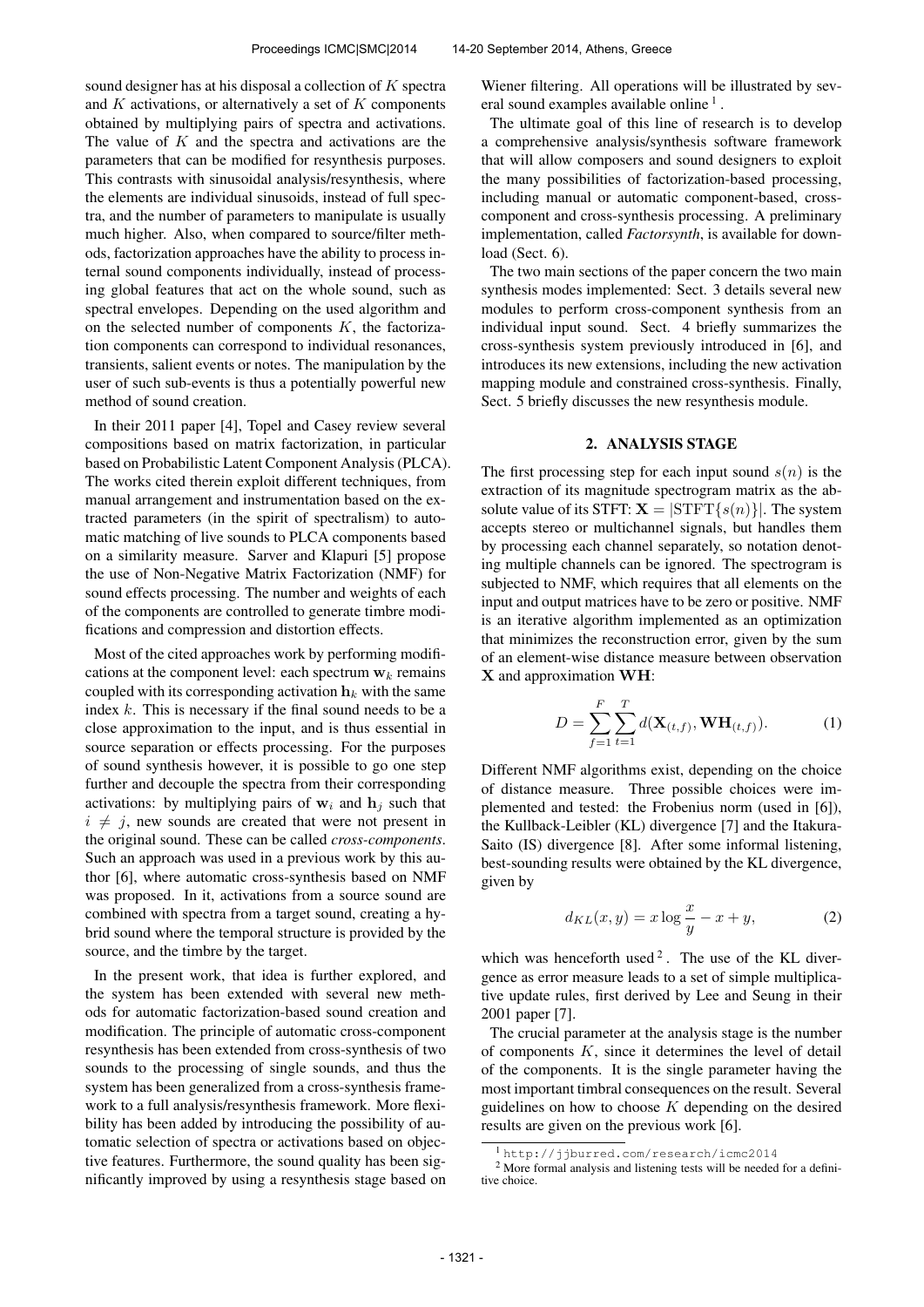

Figure 2. Conceptual overview of single-sound factorization-based operations. Vertically plotted curves are spectra, horizontally plotted curves are temporal activations. The numbers are the original component indices after NMF. Green arrows correspond to components, red arrows to cross-components.

# 3. CROSS-COMPONENT PROCESSING OF INDIVIDUAL SOUNDS

After factorization by NMF, the sound is decomposed into a set of K spectra (or *spectral bases*) and K temporal activation functions. A distinction will be made between *components* and *cross-components*:

$$
Components: \quad \mathbf{C}_k = \mathbf{w}_k \otimes \mathbf{h}_k, \tag{3}
$$

Cross – components: 
$$
\mathbf{C}_{ij} = \mathbf{w}_i \otimes \mathbf{h}_j
$$
,  $i \neq j$  (4)

That is, components are obtained by multiplying spectra and activations of the same index, and are actual subentities of the original sounds. Cross-components, in contrast, are new sounds not present in the original input, created by artificially combining spectra and activations of different indexes. There are K possible components and  $K^2 - K$  possible cross-components (it should be noted that  $\mathbf{C}_{ij} \neq \mathbf{C}_{ji}$ ).

Source separation and NMF-based effects processing as proposed in [5] both work by processing or filtering out components. Here, the focus is on cross-components, and three possible operations based on them are proposed in the following subsections: *scramble*, *rank*, and *constrained scramble*.

## 3.1 Scramble

The simplest way to obtain an output sound consisting entirely of cross-components is to do a "scramble" (random permutation) of either the spectra or activation indices before multiplication, keeping the other index set unchanged (in other words, the multiplication pairs are randomly chosen). This forces each and every spectra to be multiplied by an originally unrelated activation (see Fig. 2(b)). The main drawback of such an operation is obviously the lack of control and unpredictability of results (beyond the ability to control the decomposition level  $K$ ).

The audible results of scrambling could perhaps be described as follows: the overall, *external* timbre and temporal discourse of the original sound are both recognizable, but the *internal* pitch (harmonic, resonance) contents is completely different.

The best is to illustrate this with some example sounds, available on the previously cited webpage. In the first example (Sound 1), the first few measures of Wagner's "Tristan und Isolde" are factorized into  $K = 20$  components, and subsequently scrambled. In the resulting sound, it is possible to hear timbral elements from the original, arranged in such a way that the dynamic evolution is maintained (note the emphasis on the main chord). In the second example (Sound 2), an excerpt of the German Requiem by Brahms, the dynamic evolution is flatter and the texture is highly homophonic. The resulting sound keeps the timbral and texture contents, but completely alters the harmony.

## 3.2 Rank

A way of introducing some degree of control to automatic cross-component processing is to independently sort the spectra and activations following objective measures. It should be noted that NMF and other factorization algorithms suffer from the *permutation problem*: the ordering of the components is random  $3$ , thus the value of the individual ks has no physical interpretation whatsoever.

Here, it was chosen to rank the spectra by brightness, measured by the spectral centroid:

$$
SC_k = \frac{\sum_{n=1}^{F} f(n) \mathbf{w}_k(n)}{\sum_{n=1}^{F} \mathbf{w}_k(n)},
$$
(5)

 $3$  The random ordering of the components (indices  $k$ ) produced by the permutation problem should not be confused with the random coupling between spectra and activations introduced by the scramble operation.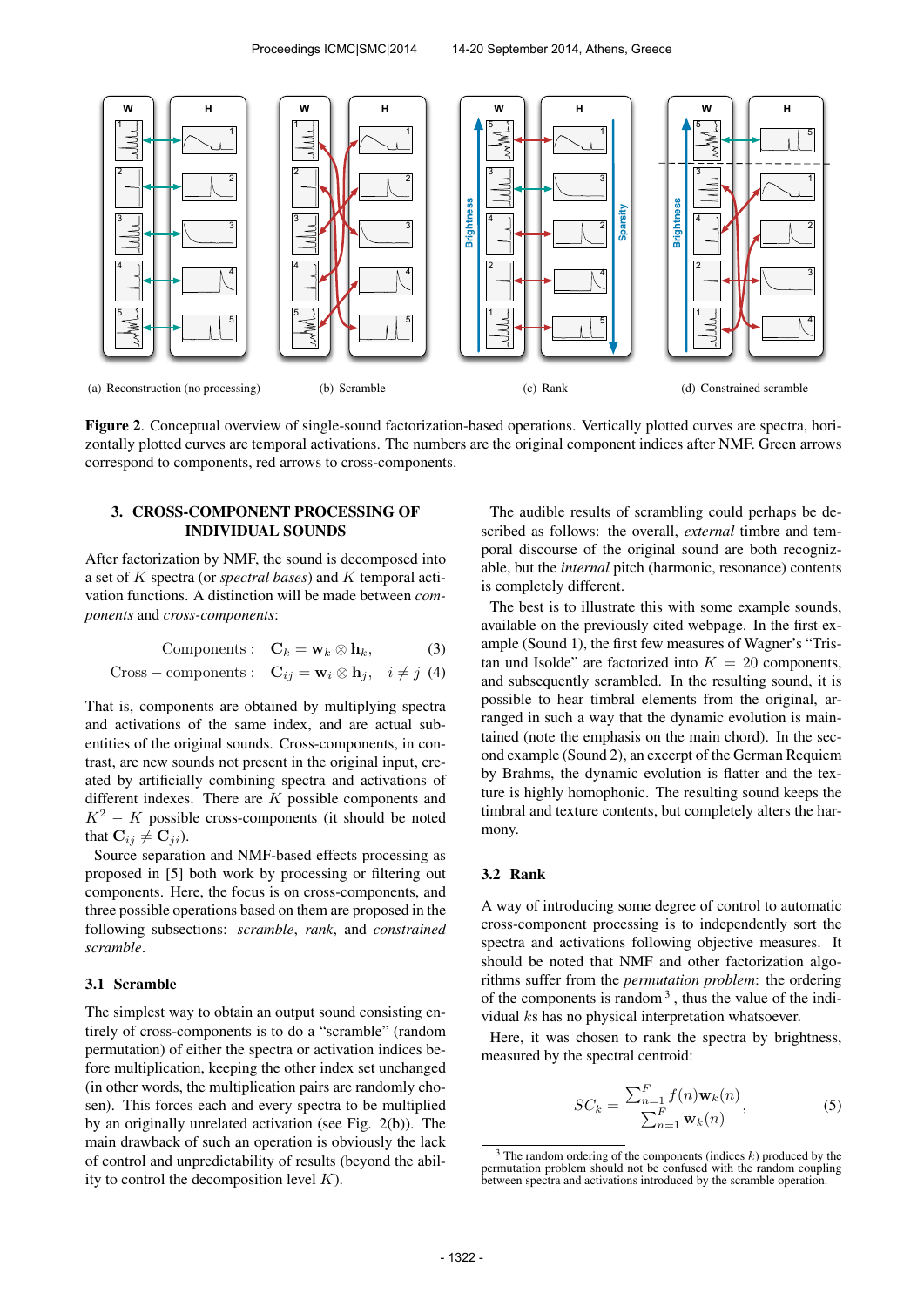where  $f(n)$  is the frequency at bin n, and the activations by sparsity, measured by the kurtosis:

$$
K_k = \frac{\frac{1}{T} \sum_{t=1}^{T} (\mathbf{h}_k(t) - \mu_k)^4}{(\frac{1}{T} \sum_{t=1}^{T} (\mathbf{h}_k(t) - \mu_k)^2)^2},
$$
(6)

where  $\mu_k$  is the empirical mean of  $\mathbf{h}_k(t)$ . These were also the two measures used in [5] for the rearrangement of components, and were chosen here as well due to their simplicity and perceptual relevance.

The spectra and activations are independently sorted according to centroid and kurtosis, and then multiplications are carried out for creating the cross-components (see Fig.  $2(c)$ ). In some cases, the spectra will find themselves opposite their original activation partners after ranking. For instance, ranking the spectra by increasing brightness and the activations by increasing sparsity turned out in preliminary tests to produce output sounds close to the original (i.e., most of the resulting products were components, not cross-components). This indicates a high correlation between brightness and sparsity (in many music examples, darker sounds are slower and more sustained than impulsive sounds, which naturally tend to be brighter). Thus, more different output sounds were found by inverting one of the rankings (forcing brighter spectra multiply slower activations), which results in a sort of spectral inversion.

The difference between direct and inverse ranking operations is illustrated by the Kraftwerk excerpt on the webpage. The first example (Sound 3) corresponds to direct ranking: increasing brightness opposed to increasing sparsity. The output sound is, in character, quite close to the original (the drums and low bass notes are kept), but with several harmonic and slight timbral variations in the background. The second example (Sound 4) corresponds to inverse ranking. In it, some low sounds have been transferred to the upper registers and the drum set has been greatly altered.

#### 3.3 Constrained scramble

One of the problems of the fully-random scramble operation described above is that some noisy components, initially present with very low energy in the original sound, or corresponding to short impulses such as consonants or drum hits, might get greatly amplified if they happen to get multiplied by a high-energy or highly sustained activation function. In some cases, this can produce unpleasant sounds with a high level of noise. For instance, in the Brahms example discussed, there is a prominent oscillating layer of noise on top many of the notes of the output.

To avoid this, and to introduce another way of controlling cross-component output, the scramble operation can be constrained to be performed only on a subset of spectrum/activation pairs, leaving the rest coupled. For addressing the residual noise issue, it is highly effective to leave a percentage of the high-centroid spectra, as measured by Eq. 5, out of the random permutation (see Fig.  $2(d)$ ). In the new Brahms example re-processed by this kind of constrained scramble (Sound 5), the high-centroid components, mostly corresponding to the consonants, are left untouched, and the choral timbre is better preserved.

### 4. CROSS-SYNTHESIS

In cross-synthesis, two sounds (a source and a target) are individually subjected to NMF analysis, and the resulting spectra and activations from source and target can be combined in a wide range of different ways. Direct, randomorder multiplication is possible, but is more likely to produce unsatisfactory results than single-sound scrambling, due to the even higher unpredictability of the results. Instead, user control and predictability demands a criterionbased selection of the cross-product pairings. Since no numerical ranking is needed (such as in Sect. 3.2), the use of better-performing multidimensional features is possible, and consequently, similarity amounts to proximity in a feature space.

Cross-synthesis is implemented in the system in one of two possible ways: one based on spectral similarity, and one based on temporal similarity.

#### 4.1 Cross-synthesis based on spectral similarity

Here, the source and target spectra are first mapped<sup>4</sup> according to a measure of spectral similarity. Then, source spectra are replaced by the most similar spectra from the target, and multiplied by the source activations. This is indicated by the red arrows on Fig. 3.

This approach was originally presented in [6]. The features used for the computation of spectral similarity are the widely-used Mel Frequency Cepstral Coefficients (MFCC), which can be interpreted as a compact description of the spectral envelope. This type of cross-synthesis should be used when the emphasis is on keeping temporal structure of the source sound. Many processing details and options for controlling the matching are described in the cited paper. On the sound example webpage, some new crosssynthesis examples are included (Sounds 6-8).

## 4.2 Cross-synthesis based on temporal similarity

The current implementation of the system adds the dual process: the mapping can now also be performed in the space of activations, according to a measure of temporal similarity. Then, source activations are replaced by the most similar activations from the target, and multiplied by the source spectra (blue arrows on Fig. 3).

The emphasis now is on keeping the timbre of the source sound, adapting the temporal structure. Temporal similarity is based on the computation of a two-dimensional vector consisting of a sparsity measure as given by Eq. 6, and of a Dynamic Time Warping (DTW) minimum-cost alignment value, which can be understood as a measure of curve shape similarity independent of curve length. Feature vectors in this space (called here *shape space*) are compared by means of the Mahalanobis distance.

### 4.3 Constrained cross-synthesis

The issue of artificially high noise cross-components, which was discussed in Sect. 3.3 in the context of single-sound

<sup>&</sup>lt;sup>4</sup> Here, *mapping* refers to the computation of a similarity matrix be-<br>tween all two possible feature vectors, followed by the assignment of each source feature vector to its closest target feature vector.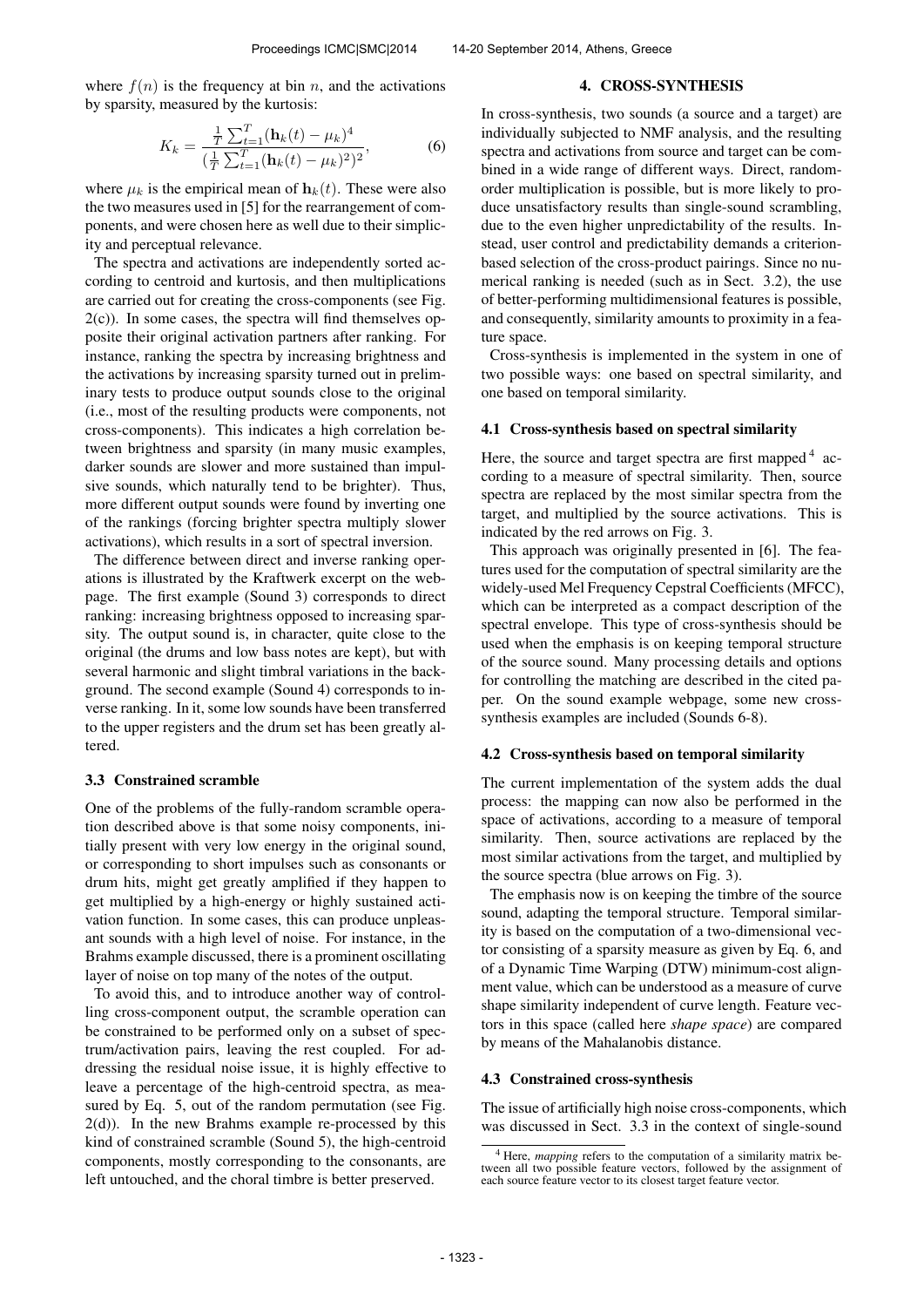

Figure 3. Conceptual overview of cross-synthesis operations. Red arrows denote cross-synthesis based on spectral similarity, blue arrows denote cross-synthesis based on temporal similarity.

processing, is also present here. Therefore, the possibility to use numerical ranking for discarding some spectra (or activations) from the processing has been added. For instance, in cross-synthesis based on spectral similarity, target spectra having high centroid values can be flagged to be ignored during the mapping stage. An example on the webpage (Sound 9) compares cross-synthesis with and without such a high-centroid discard condition.

#### 5. WIENER-BASED RESYNTHESIS

Once the magnitude spectrogram of the output sound has been obtained by adding the generated components or cross-components, it has to be resynthesized back to the audio domain. NMF processing does not take into account phase information. Therefore, for resynthesis, phase has to be either directly taken from the input complex STFT (usually via Wiener time-frequency masking) or estimated from the magnitude spectrogram.

The latter approach was used in the work previous to this article [6], based on the Griffin and Lim phase estimation algorithm. Therein, it was argued that time-frequency masking was not appropriate for a non-subtractive task where artificial cross-components are present. Indeed, Wiener filtering works by generating a mask matrix M that filters out the undesired sounds from the input sound. For example, the STFT of a particular component  $k$  can be obtained by

$$
\mathbf{S}_k = \mathbf{M} \circ \mathbf{S} = \frac{\mathbf{w}_k \otimes \mathbf{h}_k}{\mathbf{W}\mathbf{H}} \circ \mathbf{S},\tag{7}
$$

where  $S$  is the input STFT (complex), " $\circ$ " denotes element-wise multiplication, and the division is also element-wise. Since

$$
\mathbf{WH} = \sum_{k=1}^{K} \mathbf{w}_k \otimes \mathbf{h}_k, \tag{8}
$$

the elements of the Wiener mask M are guaranteed to be between 0 and 1, and thus the mask acts as a filter. In the present case however, the artificial layers created by the cross-components  $w_i \otimes h_j$  do not add to the approximation matrix WH, and so the "mask" is no longer bounded and can take values significantly higher than one. It will filter out some time-frequency points but at the same time it will enhance others. The final processed STFT is thus given now by

$$
\mathbf{S}_{out} = \frac{\sum_{i,j} \mathbf{w}_i \otimes \mathbf{h}_j}{\mathbf{W} \mathbf{H}} \circ \mathbf{S}.
$$
 (9)

However, even if this is not the usual implementation and interpretation of Wiener filtering, it was found that the quality of the resynthesis produced by Eq. 9 was significantly higher (and more computationally efficient) than the one obtained by Griffin and Lim estimation, mostly due to the better definition of transients. A sound comparison is